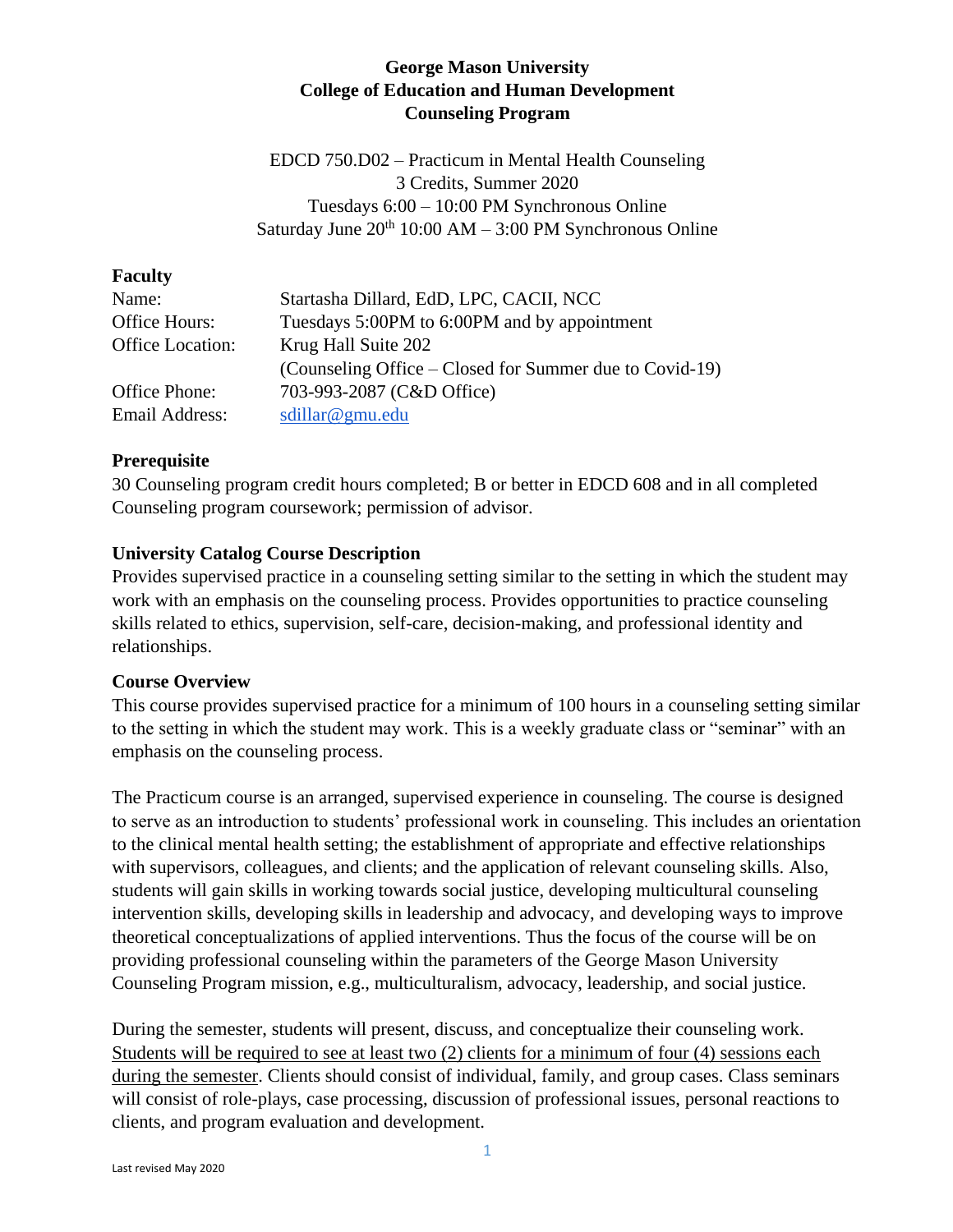Because of the serious nature of this work, it is essential that students discuss their reactions and feelings. Such discussions, however, cannot take place outside the context of a supervised class or appropriate site circumstance. You may not discuss cases in other classes, with friends or relatives, or in social situations since it is essential to maintain confidentiality. Violations of this principle in any form will be treated as a serious ethical/legal infraction. It is also imperative that you discuss cases with your on-site supervisor. If you have questions or concerns that need immediate attention, please call or email the instructor.

#### **Course Delivery Method**

This course will be delivered online (76% or more) using a synchronous format via Blackboard Learning Management system (LMS) housed in the MyMason portal. You will log in to the Blackboard (Bb) course site using your Mason email name (everything before @masonlive.gmu.edu) and email password. The course site will be available on June 1st.

**Under no circumstances, may candidates/students participate in online class sessions (either by phone or Internet) while operating motor vehicles. Further, as expected in a face-to-face class meeting, such online participation requires undivided attention to course content and communication.**

#### *Technical Requirements*

To participate in this course, students will need to satisfy the following technical requirements:

• High-speed Internet access with standard up-to-date browsers. To get a list of Blackboard's supported browsers see: [https://help.blackboard.com/Learn/Student/Getting\\_Started/Browser\\_Support#supported](https://help.blackboard.com/Learn/Student/Getting_Started/Browser_Support#supported-browsers)[browsers](https://help.blackboard.com/Learn/Student/Getting_Started/Browser_Support#supported-browsers)

To get a list of supported operation systems on different devices see: [https://help.blackboard.com/Learn/Student/Getting\\_Started/Browser\\_Support#tested](https://help.blackboard.com/Learn/Student/Getting_Started/Browser_Support#tested-devices-and-operating-systems)[devices-and-operating-systems](https://help.blackboard.com/Learn/Student/Getting_Started/Browser_Support#tested-devices-and-operating-systems)

- Students must maintain consistent and reliable access to their GMU email and Blackboard, as these are the official methods of communication for this course.
- Students will need a headset microphone for use with the Blackboard Collaborate web conferencing tool. [Delete this sentence if not applicable.]
- Students may be asked to create logins and passwords on supplemental websites and/or to download trial software to their computer or tablet as part of course requirements.
- The following software plug-ins for PCs and Macs, respectively, are available for free download: [Add or delete options, as desire.]
	- o Adobe Acrobat Reader: <https://get.adobe.com/reader/>
	- o Windows Media Player: <https://support.microsoft.com/en-us/help/14209/get-windows-media-player>
	- o Apple Quick Time Player: [www.apple.com/quicktime/download/](http://www.apple.com/quicktime/download/)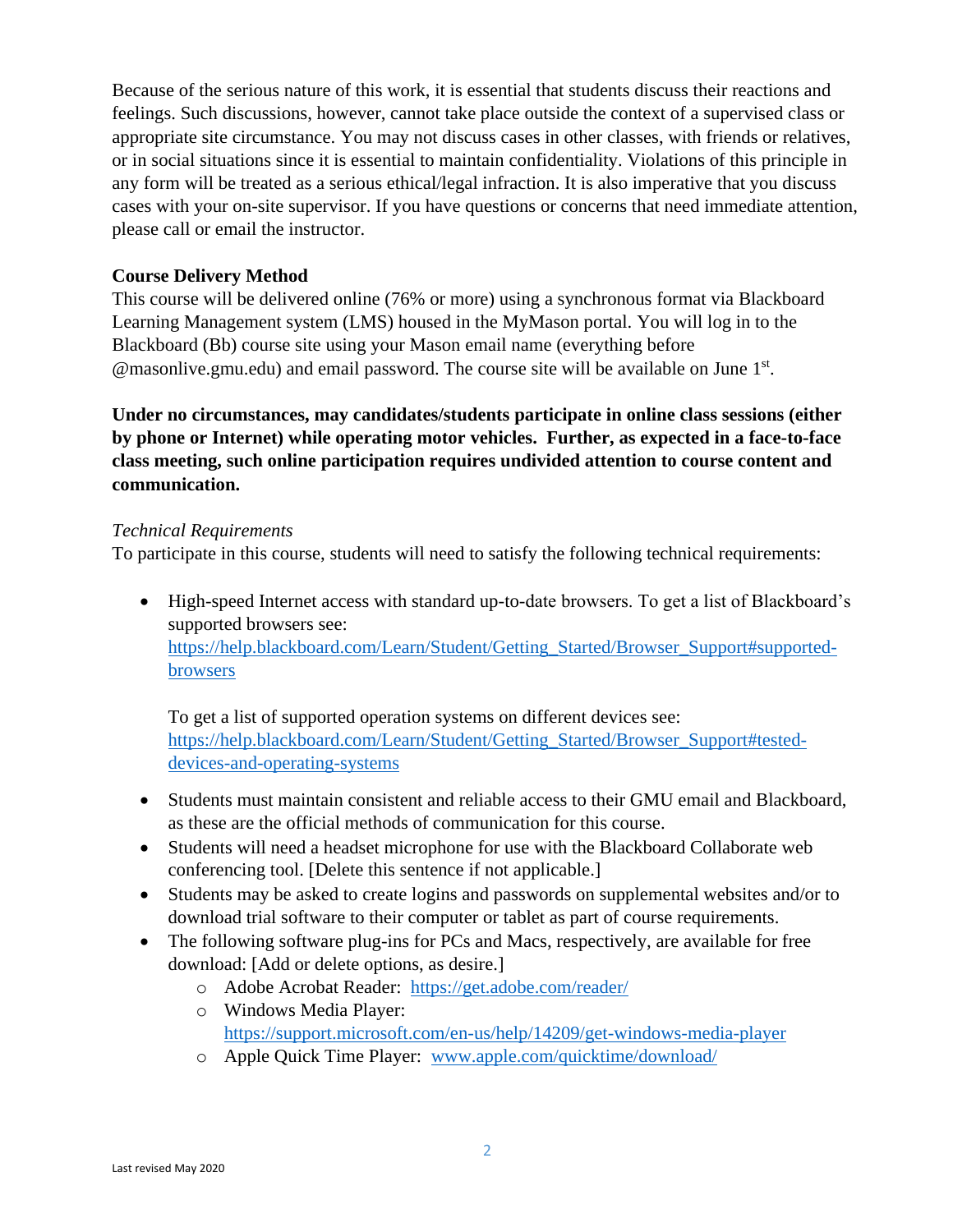## *Expectations*

• Course Week: [Include only the sentence below that is appropriate for the course. Delete the sentence that is not applicable.] Because asynchronous courses do not have a "fixed" meeting day, our week will start on [Day], and finish on [Day]. Our course week will begin on the day that our synchronous meetings take place as

indicated on the Schedule of Classes.

• Log-in Frequency:

Students must actively check the course Blackboard site and their GMU email for communications from the instructor, class discussions, and/or access to course materials at least [#] times per week. In addition, students must log-in for all scheduled online synchronous meetings. [Include this sentence only if the course is synchronous. Delete the sentence if the course is asynchronous.]

• Participation:

Students are expected to actively engage in all course activities throughout the semester, which includes viewing all course materials, completing course activities and assignments, and participating in course discussions and group interactions.

• Technical Competence:

Students are expected to demonstrate competence in the use of all course technology. Students who are struggling with technical components of the course are expected to seek assistance from the instructor and/or College or University technical services.

• Technical Issues:

Students should anticipate some technical difficulties during the semester and should, therefore, budget their time accordingly. Late work will not be accepted based on individual technical issues.

• Workload:

Please be aware that this course is **not** self-paced. Students are expected to meet *specific deadlines* and *due dates* listed in the **Class Schedule** section of this syllabus. It is the student's responsibility to keep track of the weekly course schedule of topics, readings, activities and assignments due.

• Instructor Support:

Students may schedule a one-on-one meeting to discuss course requirements, content or other course-related issues. Those unable to come to a Mason campus can meet with the instructor via telephone or web conference. Students should email the instructor to schedule a one-on-one session, including their preferred meeting method and suggested dates/times.

• Netiquette:

The course environment is a collaborative space. Experience shows that even an innocent remark typed in the online environment can be misconstrued. Students must always re-read their responses carefully before posting them, so as others do not consider them as personal offenses. *Be positive in your approach with others and diplomatic in selecting your words*. Remember that you are not competing with classmates, but sharing information and learning from others. All faculty are similarly expected to be respectful in all communications.

• Accommodations:

Online learners who require effective accommodations to insure accessibility must be registered with George Mason University Disability Services.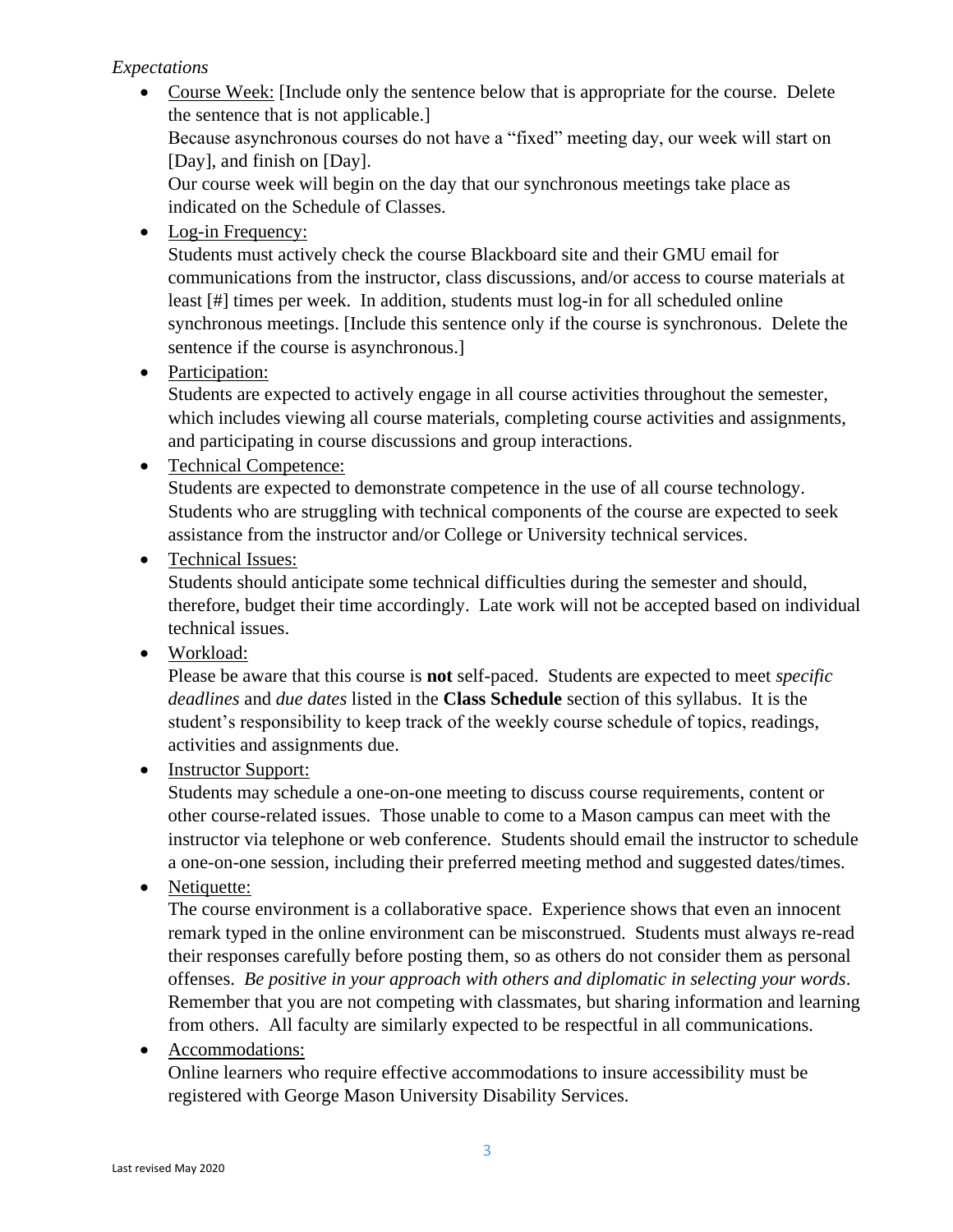## **Learner Outcomes or Objectives**

This course is designed to enable students to do the following:

- 1. Practice counseling competencies developed throughout the graduate training program.
- 2. Become familiar with a community agency counseling setting, including organizational structure, protocols, relationships among staff and clients, and working conditions.
- 3. Begin forming professional identity and understanding of a counselor's role, including relationships with human service and integrated behavioral health care systems, as well as interagency and interorganizational collaboration and consultation (CACREP 2.F.1.b)
- 4. Understand the nature of the changing role of the counselor that includes advocacy, leadership, multiculturalism, and social justice.
- 5. Practice utilizing counseling strategies that are effective for individuals, groups, and families from diverse backgrounds.
- 6. Understand the impact of heritage, attitudes, beliefs, understandings, and acculturative experiences on an individual's views of others (CACREP 2.F.2.d.)
- 7. Understand multicultural and pluralistic characteristics within and among diverse groups nationally and internationally (CACREP 2.F.2.a.)
- 8. Internalize high standards of professional ethics of professional counseling organizations and credentialing bodies, and apply ethical decision-making and legal considerations in professional counseling (CACREP 2.F.1.i)
- 9. Gain self-awareness regarding how counselor characteristics and behaviors influence the counseling process (CACREP 2.F.5.f.)
- 10. Develop and refine a personal model of counseling (CACREP 2.F.5.n.)
- 11. Develop personal and professional self-care strategies (CACREP 2.F.1.l)
- 12. Understand the role of supervision and engage in supervised practice (CACREP 2.F.1.m)

## **Professional Standards**

## *Council for Accreditation of Counseling and Related Education Programs (CACREP)*

Upon completion of this course, students will have met the following professional standards:

| <b>CACREP</b> Standard                      | <b>Course Content and/or Assignment</b>       |  |  |
|---------------------------------------------|-----------------------------------------------|--|--|
| 2.F.1.1 self-care strategies appropriate to | Assignment: New Professional Wellness Project |  |  |
| the counselor role                          |                                               |  |  |
| 2.F.1.m the role of counseling              | Reading: Section III of text Supervision in   |  |  |
| supervision in the profession               | Practicum and Internship                      |  |  |

In addition, the following professional standards are addressed in this course:

• American Counseling Association (ACA) Code of Ethics (2014) requirement that counselors establish counselor education and training programs that integrate academic study and supervised practice.

## **Required Texts**

Jungers, C. M. & Scott, J. (2019). *Practicum and internship: Textbook and resource guide for counseling and psychotherapy* (6<sup>th</sup> ed.). New York, NY: Routledge.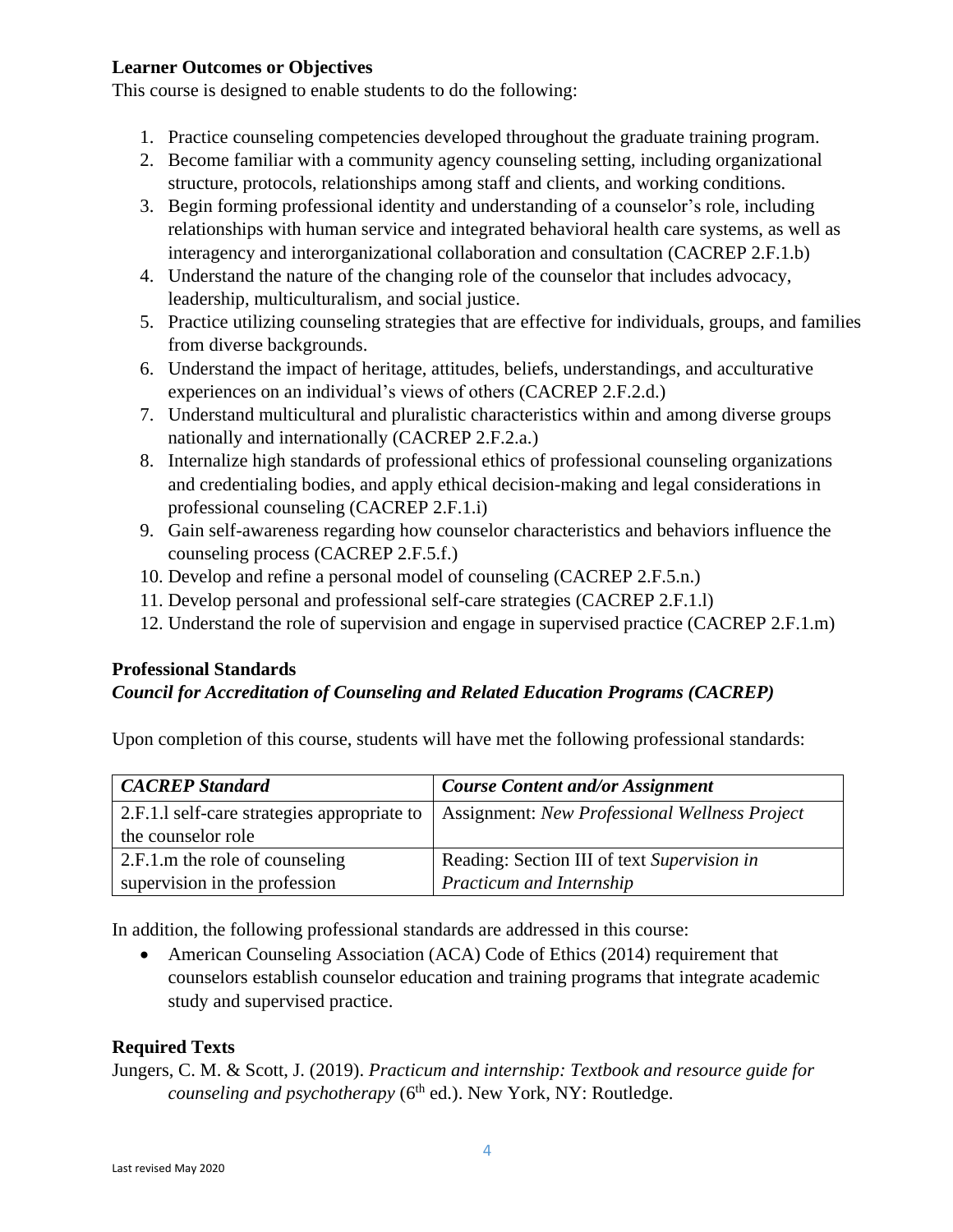Readings as assigned by instructor.

### **Course Materials**

All Practicum materials are located on Blackboard under the Counseling Program Organization page. Click the Practicum and Internship link located on the left-hand side. You should print out copies of the Information for CMHC On-Site Supervisor, Supervision Agreement, Monthly Log of Hours, Summary Log of Hours, Mid-Term Evaluation and Final Evaluation forms for your site supervisor, and any other relevant materials.

#### **Course Performance Evaluation**

Students are expected to submit all assignments on time in the manner outlined by the instructor (e.g., Blackboard, Tk20, hard copy).

#### • **Assignments and/or Examinations**

**A minimum of 100 (agency) hours in the field placement.** A minimum of 40 hours must be direct (face-to-face) contact with clients. Hours spent in class or at home preparing GMU assignments may not be counted toward the hour requirement. *Achieving the hours required to pass this class is the sole responsibility of the student.*

**The Supervision Agreement**: signed by you and your on-site supervisor is due by **June 9, 2020**. On-site Supervisors will then be contacted directly by the University Supervisor to initiate the collaborative supervisory relationship and answer any questions about the Supervision Agreement. A site-visit with the On-site Supervisor, University Supervisor, and student will be scheduled around the time of the mid-term evaluation.

#### **Two tapes: transcripts, written narrative, and skills**

**Part A. Transcripts and Tapes:** Students will hand in two video or audio tapes and accompanying transcripts. Note, you must include a signed "permission to tape" form [See CMHC Required Forms in the Practicum and Internship tab on Bb]. It is important to make sure your video or audiotape quality is of good enough quality for review. As with the case presentations, videotape is strongly encouraged. I strongly recommend that you begin taping from Week 1 so that taping is an integral part of your therapy process. By taping regularly, you will have plenty of tapes to choose from for this assignment. Choose a 15- 20-minute segment of your tape to transcribe and identify the counseling skills and intent you are utilizing for each of your responses.

#### **\****The instructor may request additional counseling tapes from students based on overall assessments by the instructor and the Site Supervisor.\**

**Part B. Written Narrative of Session and Skills:** Student will submit an analysis of their counseling skills with their tapings. Please provide a brief description of your client and his or her presenting issue. In addition, state the primary focus that you are working on with your client in the segment and the theoretical orientation from which you are working. Note case-relevant ethical and diversity considerations. Lastly, include an evaluation of your counseling skills (e.g., summarization, reflection, confrontation, encouragers, etc.). What skills did you use effectively? Which skills did you neglect? What would you do differently next time? More information will be provided in class.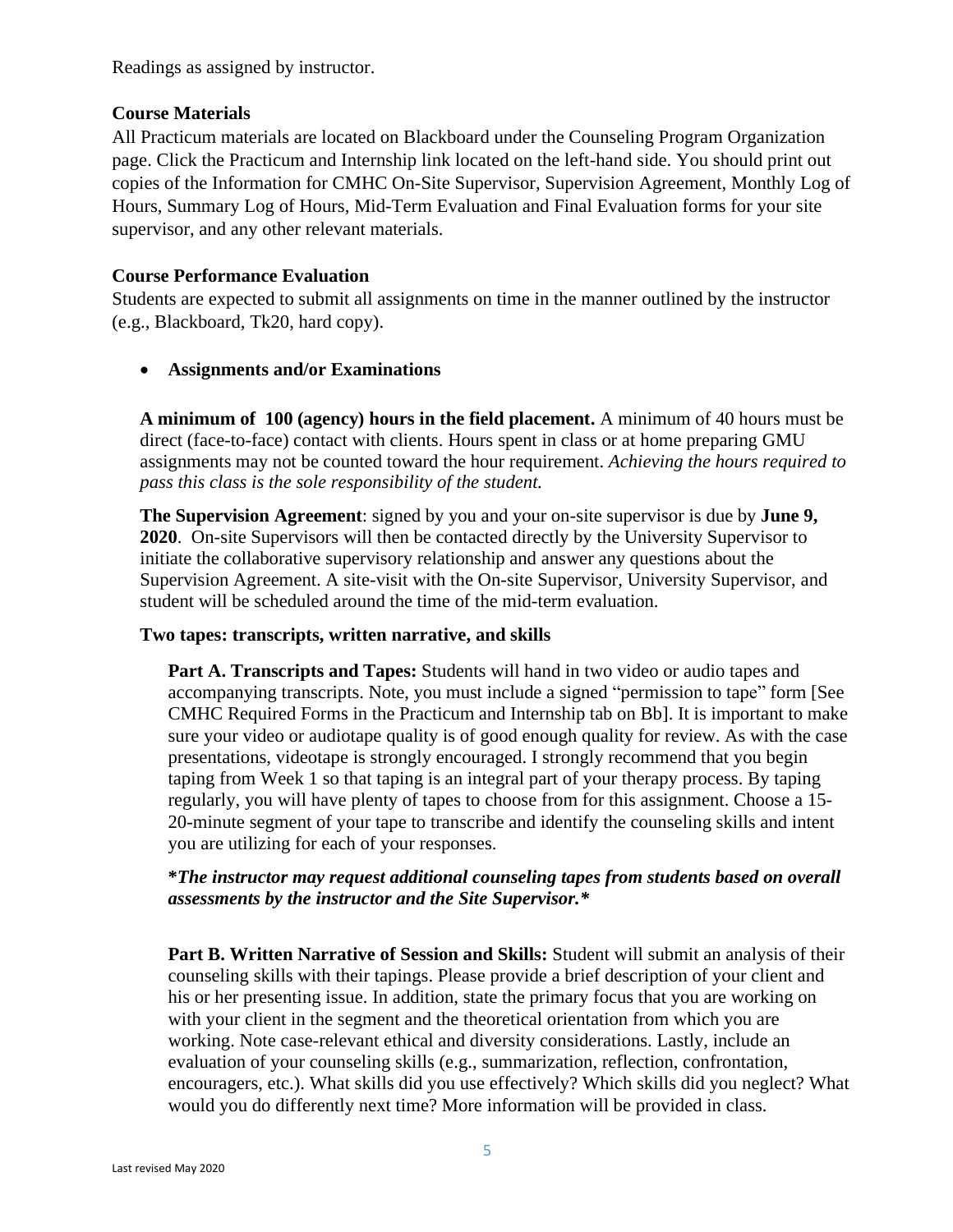**Professional Wellness Project:** You will be required to interview your site supervisor and one other senior clinician in your practicum site regarding their experiences as new professionals. What was their first job in the counseling field? How did they adjust to becoming new professionals? What were their challenges, and successes? What do they wish they had known as new professionals? What advice do they have for you in terms of selfcare, to enhance learning and thriving in the counseling profession? You will provide a summary and synthesis of your interviews in a 4-5 page paper. Include a self-care plan of your own for practicum and internship, taking into account what you have learned from these interviews and include personal ways/methods you utilize (or plan to utilize) to stay well, balanced, and strengthened.

**Class Participation.** Students in Counseling courses are expected to demonstrate a high level of participation consistent with graduate-level education. Students are expected to: be on time and present for the duration of the class; demonstrate engagement (ask questions, share thoughts); be respectful and attentive; and demonstrate preparedness for each class meeting. You will be asked to give feedback and discuss each other's case presentations, discuss the course reading(s), and be active in other class discussion.

**Case Presentation.** Students will present one client during group supervision to receive feedback and consultation from the group. An outline to follow for the presentation will be provided in class. For the presentation, you are required to provide video or audio recordings of your counseling session. Videotape is strongly recommended due to the importance of learning to observe nonverbal responses of patients to therapeutic interventions. If you choose to use audiotaping, *the recording must be audible and clear*. You will bring in this recording from a session with your client. You are permitted to present the client from your first taping/transcription, if desired. The presentation and discussion will provide you the opportunity to discuss your client's concerns, personal reactions to your client, difficulties with your client, etc. You will have the opportunity to receive feedback and assistance from your peers and instructor for both personal and professional growth. *Presentation dates will be assigned during the first night of class.*

**Final Site Supervisor Evaluation. This is a Performance-Based Assessment.** Students are required to upload their final supervisor practicum evaluation to TK20 found under the "assessment" link in Blackboard.

## **Course Expectations**

APA Format: Students in Counseling courses are expected to use APA style  $(6<sup>th</sup>$  ed.) for written papers.

#### Electronic Devices

**Turn off and put away all electronic communication devices during class.** Cell phones, pagers, and other communicative devices are not allowed in this class. Please keep them stowed away and out of sight. Laptops or tablets (e.g. iPads) may be permitted for the purpose of taking notes only. Engaging in activities not related to the course (e.g. gaming, email, chat, text, etc.) will result in a significant deduction in your participation grade. **Notify the instructor prior to class if you have an emergency situation that requires accommodation.**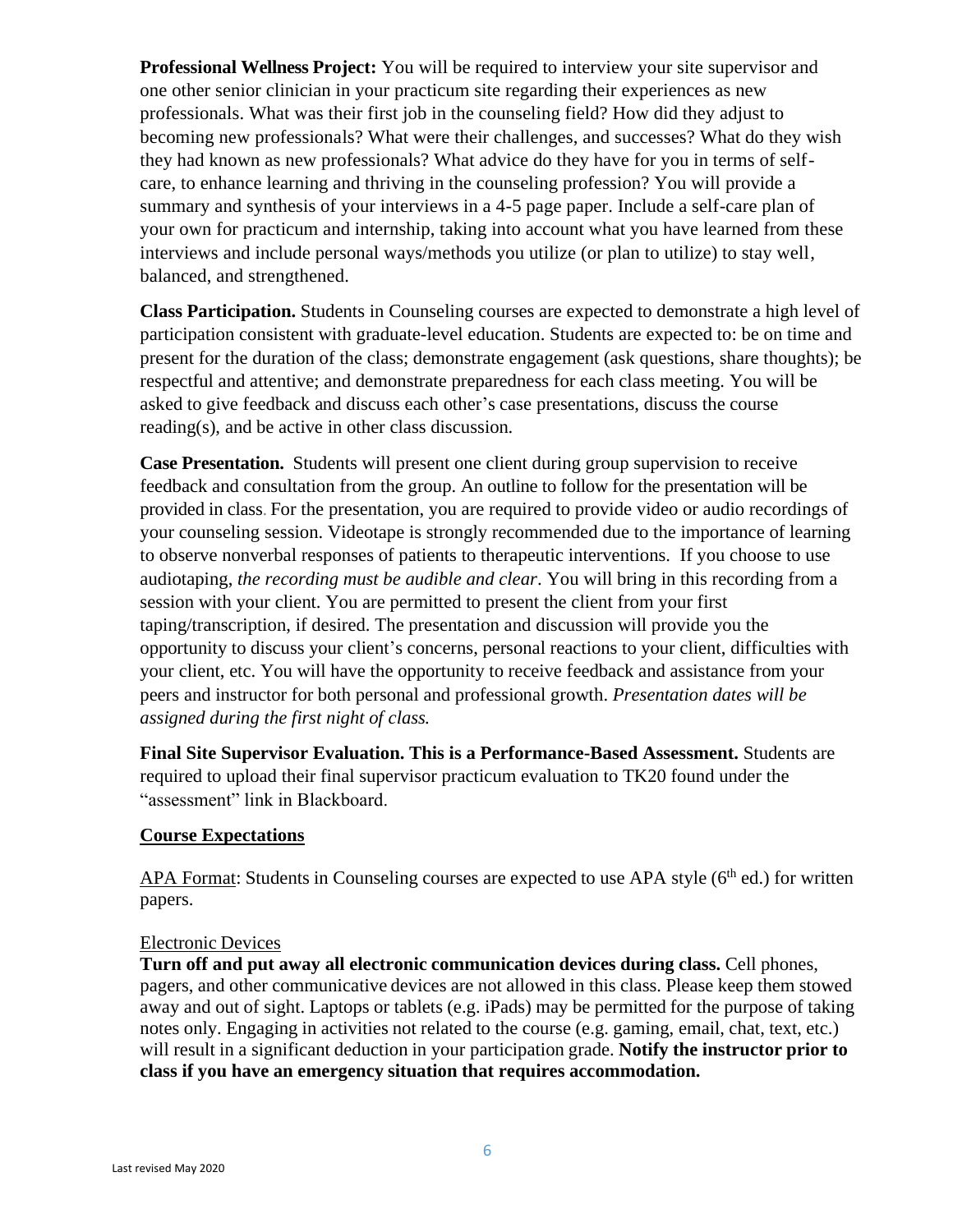#### Attendance

In accordance with the policies of the Counseling Program, on-time attendance at every class meeting is expected. Late arrival to class will impact class participation grade. **Two or more unexcused absences will result in loss of course credit.** Attendance on the first day of class is required. Excused absences are permitted for illness, religious holidays, or emergency situations only; documentation is required for the absence to be considered excused. Work-related absences are not considered excused.

#### Course Requirements

Each student is expected to do the following: (1) attend each class, (2) complete all reading assignments before class, (3) arrive on time and stay for the entire class period, (4) participate in discussions and in-class work groups, (5) regularly check GMU email, and (6) submit or access documents via Blackboard as assigned

#### Plagiarism

Plagiarism is a violation of both the George Mason University code of honor and the expected professional dispositions of the Counseling Program. The GMU English Department has developed the following statement regarding plagiarism: "Plagiarism means using the exact words, opinion, or factual information from another person without giving that person credit. Writers give credit through the use of accepted documentation styles, such as parenthetical citation, footnotes, or end notes; a simple listing of books and articles is not sufficient. Plagiarism is the equivalent of intellectual robbery and cannot be tolerated in an academic setting. Student writers are often confused as to what should be cited. Some think that only direct quotations need to be credited. While direct quotations do need citations, so do paraphrases and summaries of opinions or factual information formerly unknown to the writers or which the writers did not discover themselves. Exceptions to this include factual information which can be obtained from a variety of sources, the writer's own insights or findings from their own field research, and what has been termed common knowledge. What constitutes common knowledge can sometimes be precarious, and what is common knowledge for one audience may be so for another. In such situations, it is helpful to keep the reader in mind and to think of citations as being reader friendly. In other words, writers provide a citation for any piece of information that they think their readers might want to investigate further. Not only is this attitude considerate of readers and establishes credibility, it will almost certainly ensure that writers will never be guilty of plagiarism."

## • **Grading**

# **Course Performance Evaluation Weighting**

Students must achieve a "B" or higher in order to move on to Internship I and then Internship II. Included in the assignments is the requirement that the following must also be met to receive an adequate grade:

- Completion of all assignments of acceptable quality, turned in by date due.
- Attendance at all classes and at practicum site. Absences must be pre-arranged, unless due to an emergency. Please notify instructor and on-site supervisor, as appropriate. Two or more unexcused absences will result in course failure. Late arrival will impact class participation grade.
- Active classroom participation, including providing constructive feedback and suggestions for classmates.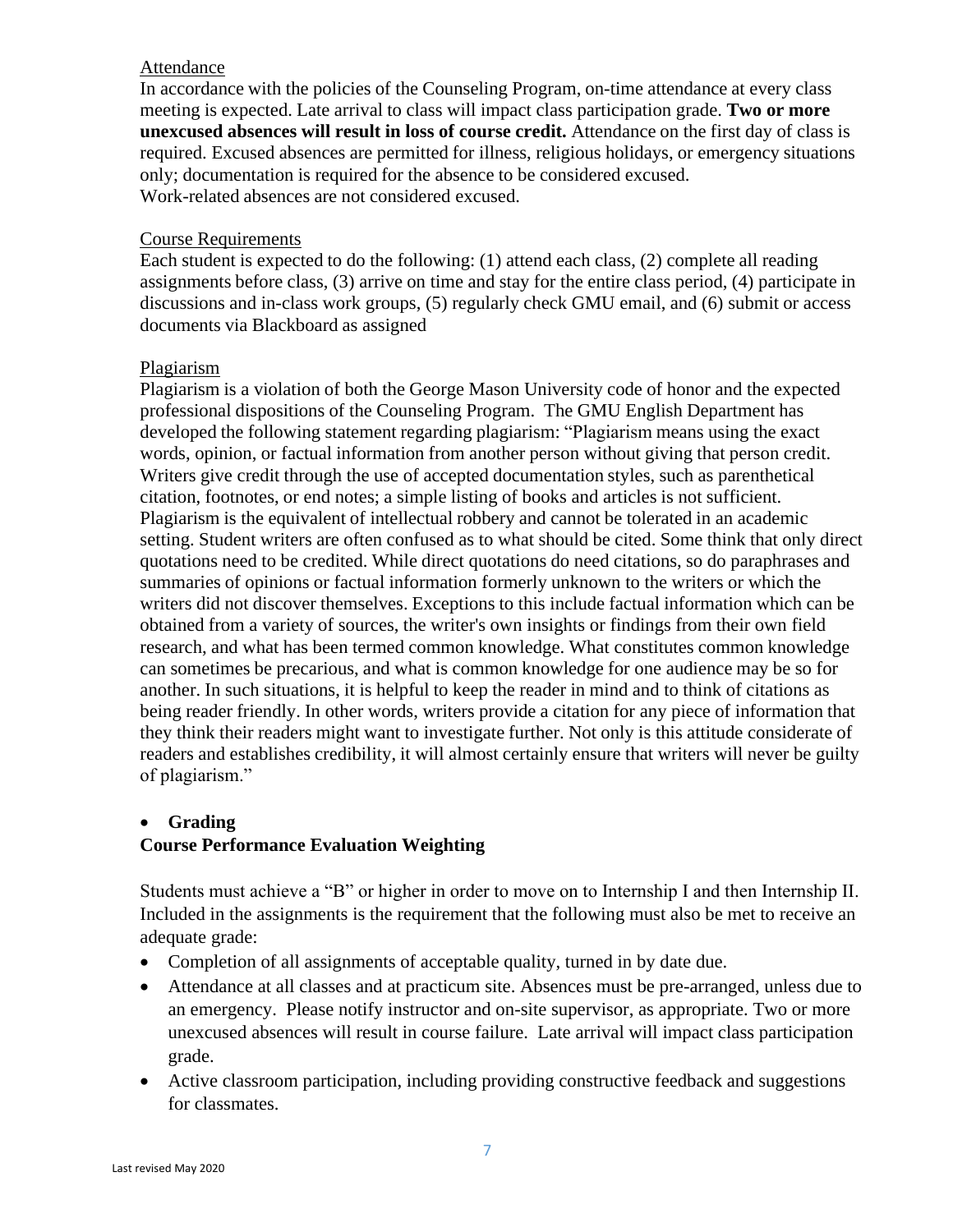- Completion of required site hours, recorded and signed on log of hours (no less than 85 direct service hours).
- Satisfactory mid-term and final evaluation from on-site supervisor.

# **Summary of Grading System and Course Requirements**

| Two tapes: transcripts, written narrative, and skills | 20 points (10 each) |
|-------------------------------------------------------|---------------------|
| Professional Wellness Project                         | 20 points           |
| <b>Class Participation</b>                            | 20 points           |
| <b>Case Presentation</b>                              | 20 points           |
| Final Practicum Site Supervisor Evaluation            | 20 points           |

## **Grading Policies**

**In accordance with the George Mason University Grading Policy, the following grades may be achieved:**

# **A [100-97]; A- [96-94]; B+ [93-91]; B [90-87]; B- [86-84]; C [83-80]; F [79 and below]**

## **Professional Dispositions**

Students must adhere to program professional dispositions: <https://cehd.gmu.edu/assets/docs/forms/Professional%20Dispositions.pdf>

## **Class Schedule**

| <b>Class</b>             | <b>Topic</b>                                                                                                                                             | <b>Reading(s)</b> Due                                                  | Assignment(s)<br><b>Due</b>                                                        | <b>Objectives</b>   |
|--------------------------|----------------------------------------------------------------------------------------------------------------------------------------------------------|------------------------------------------------------------------------|------------------------------------------------------------------------------------|---------------------|
| Jun $2$<br>Class 1       | Introductions<br>$\bullet$<br>Introduction to course<br>Practicum<br>$\bullet$<br>expectations<br>Review syllabus and<br>$\bullet$<br>seminar guidelines | Review Syllabus and<br><b>Seminar Guidelines</b>                       | copy of liability<br>insurance<br>internship site<br>information<br>self-care plan | 2, 3, 4             |
| Jun 9<br>Class 2         | Initial client meetings<br>Stages of counseling<br>Review of microskills                                                                                 | Text: Chapter $1 \& 3$<br>struggles of the novice<br>counselor article | supervision<br>agreement DUE                                                       | 1, 2, 3, 4,<br>5, 9 |
| Jun $16$<br>Class 3      | Ethical concerns<br>What are ethical<br>concerns at your site<br>and how are they<br>handled?                                                            | <b>ACA Code of Ethics</b><br>(2014)<br>Text: Chapter 8 & 9             | <b>Transcript/Tape</b><br>$#1$ DUE<br><b>Consent for</b><br>taping DUE             | 8                   |
| <b>Jun 20</b><br>Class 4 | Check-in                                                                                                                                                 | <b>TBA</b>                                                             | *Saturday Class*                                                                   |                     |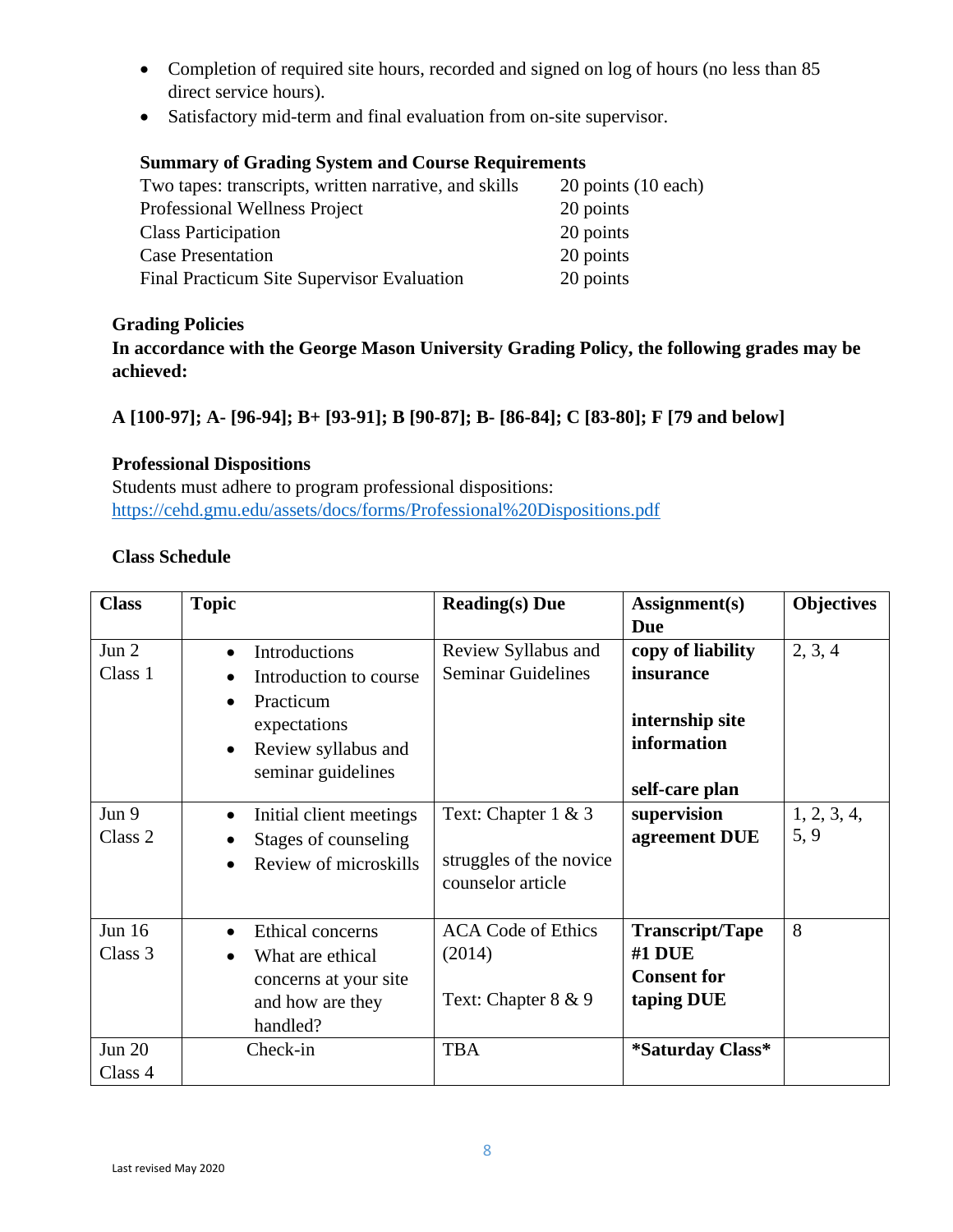| June 23<br>Class 5        | Developing style and<br>$\bullet$<br>integrating theory<br>What theory do you<br>$\bullet$<br>primarily use? How is<br>it evident in your work<br>with clients?                                                | Text Chapters 4 & 5 |                                                                                                            | 9,10                 |
|---------------------------|----------------------------------------------------------------------------------------------------------------------------------------------------------------------------------------------------------------|---------------------|------------------------------------------------------------------------------------------------------------|----------------------|
| <b>Jun 30</b><br>Class 6  | Utilizing supervision<br>$\bullet$<br>What is your<br>relationship like with<br>your supervisor?<br>What are strengths,<br>٠<br>areas for improvement,<br>roles and<br>responsibilities of the<br>relationship | Text Chapters 6 & 7 | Mid-term<br>evaluation DUE                                                                                 | 2, 3, 12             |
| Jul 7<br>Class 7          | Multiculturalism and<br>$\bullet$<br>social justice<br>What is your<br>$\bullet$<br>experience with<br>diversity and differing<br>worldviews so far in<br>your practicum?                                      | <b>Reading TBA</b>  | <b>Monthly Log 1</b><br><b>DUE</b><br><b>Transcript/Tape</b><br>#2 DUE<br><b>Consent for</b><br>taping DUE | 4, 5, 6, 7           |
| Jul 14<br>Class 8         | <b>Case Presentations</b>                                                                                                                                                                                      |                     |                                                                                                            | 1, 5, 6, 7,<br>9, 10 |
| <b>Jul 21</b><br>Class 9  | <b>Case Presentations</b>                                                                                                                                                                                      |                     |                                                                                                            | 1, 5, 6, 7,<br>9, 10 |
| <b>Jul 28</b><br>Class 10 | Self-care, wellness, and<br>$\bullet$<br>boundaries<br>How well have you<br>$\bullet$<br>adhered to your self-<br>care plan? How can it<br>be updated/improved?                                                | <b>Reading TBA</b>  | <b>Professional</b><br><b>Wellness Project</b><br><b>DUE</b><br><b>Monthly Log 2</b><br><b>DUE</b>         | 11                   |
| Aug 4<br>Class 11         | Wrapping up and<br>$\bullet$<br>transitioning                                                                                                                                                                  |                     | <b>Final</b><br>documentation<br>due                                                                       |                      |

Note: Faculty reserves the right to alter the schedule as necessary, with notification to students.

# **Core Values Commitment**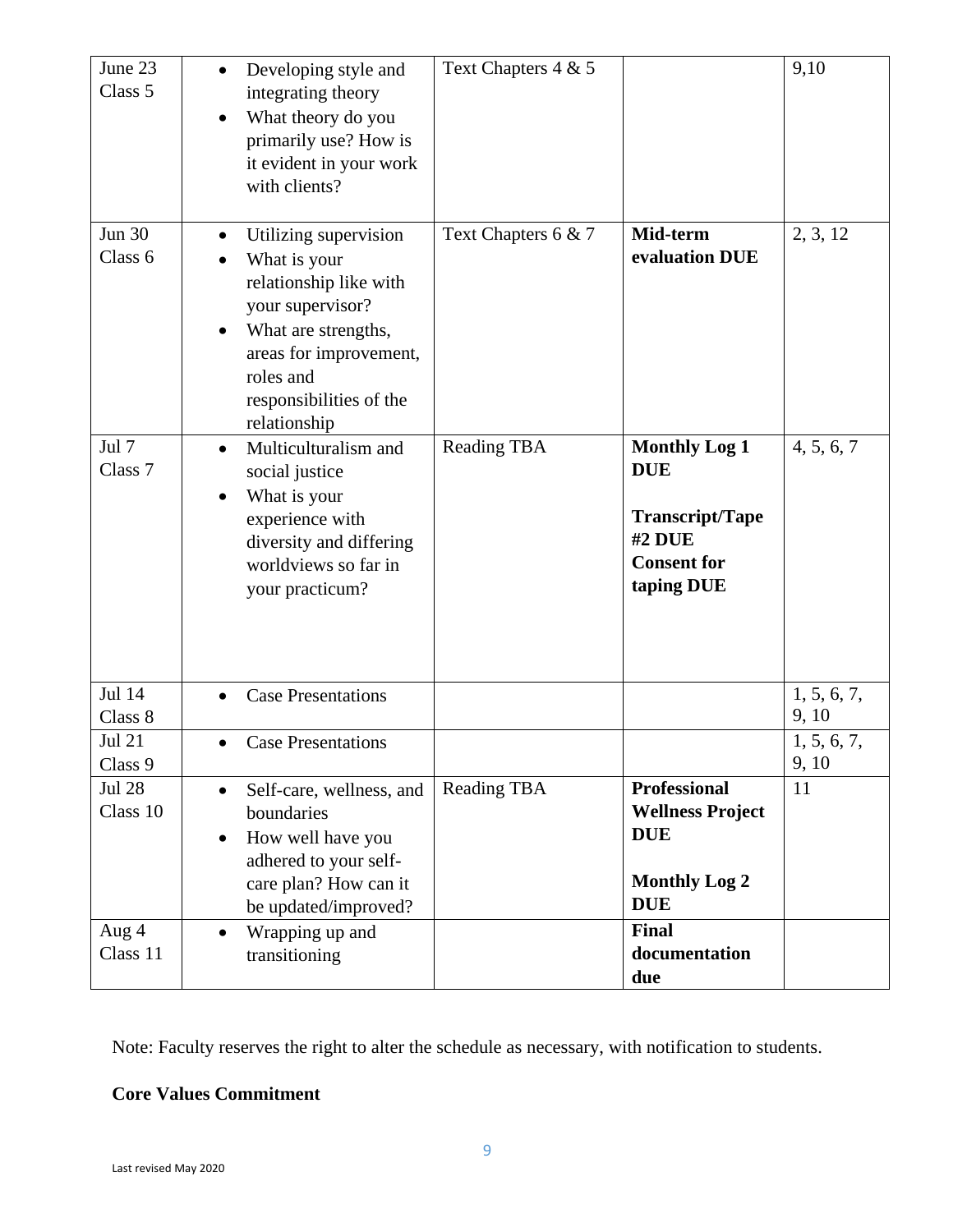The College of Education and Human Development is committed to collaboration, ethical leadership, innovation, research-based practice, and social justice. Students are expected to adhere to these principles: [http://cehd.gmu.edu/values/.](http://cehd.gmu.edu/values/)

## **GMU Policies and Resources for Students**

*Policies*

- Students must adhere to the guidelines of the Mason Honor Code (see <https://catalog.gmu.edu/policies/honor-code-system/> ).
- Students must follow the university policy for Responsible Use of Computing (see [http://universitypolicy.gmu.edu/policies/responsible-use-of-computing/\)](http://universitypolicy.gmu.edu/policies/responsible-use-of-computing/).
- Students are responsible for the content of university communications sent to their Mason email account and are required to activate their account and check it regularly. All communication from the university, college, school, and program will be sent to students **solely** through their Mason email account.
- Students with disabilities who seek accommodations in a course must be registered with George Mason University Disability Services. Approved accommodations will begin at the time the written letter from Disability Services is received by the instructor (see <https://ds.gmu.edu/>).
- Students must silence all sound emitting devices during class unless otherwise authorized by the instructor.

*Campus Resources*

- Support for submission of assignments to Tk20 should be directed to  $tk20$ help@gmu.edu or [https://cehd.gmu.edu/aero/tk20.](https://cehd.gmu.edu/aero/tk20) Questions or concerns regarding use of Blackboard should be directed to [http://coursessupport.gmu.edu/.](http://coursessupport.gmu.edu/)
- For information on student support resources on campus, see <https://ctfe.gmu.edu/teaching/student-support-resources-on-campus>

**For additional information on the College of Education and Human Development, please visit our website <https://cehd.gmu.edu/students/> .**

# **SEMINAR GUIDELINES**

# **Privacy and Confidentiality: Seminar Discussions**

- 1. It is expected that fellow students are provided the same level of confidence that is afforded counseling clients.
- 2. What is discussed within the seminar forum remains within the forum and is NOT discussed outside the seminar. Students need to feel that they are able to freely discuss in seminar both the successes and the trials they experience with their clients and with their newlydeveloping supervisory relationships.
- 3. It is expected that all students will honor the privacy of their peers as well as that of their clients.

# **Privacy and Confidentiality: Taping and Discussion of Cases**

When tapes are used: